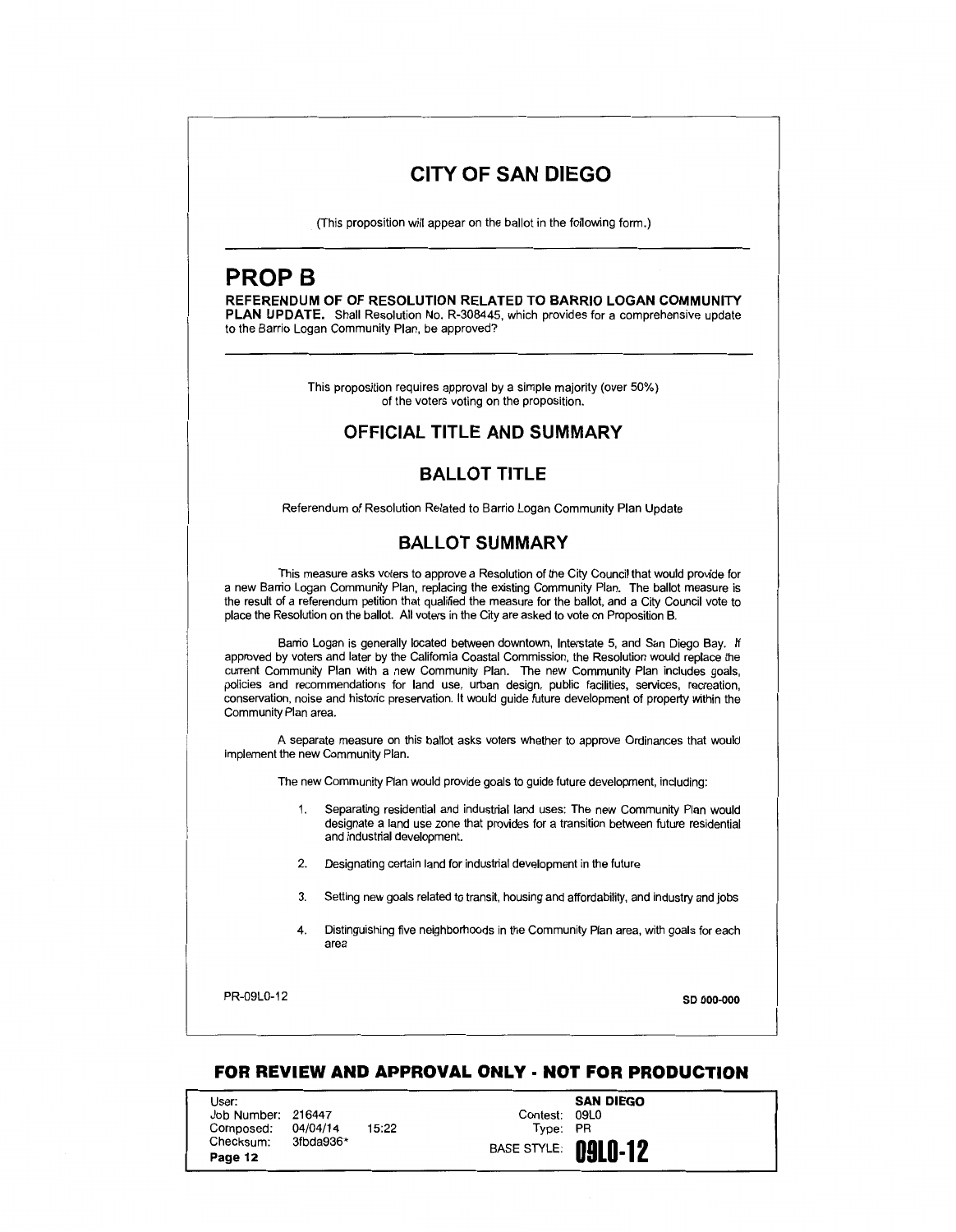5. Adding an "Urban Design Element," considering street frontage and landscaping of proposed projects and a "Recreation Element," including identifying Chicano Park as a regional park

There are multiple goals included in the new Community Plan. Space allotted for this Summary does not allow for a complete description of the differences between the current Community Plan and the new Community Plan. Both plans are available at the City Clerk's office (202 C Street, San Diego, CA 92101; (619) 533-4000) during office hours and may be available at: www.sandiego.gov/city-clerk/barrio.

#### **CITY ATTORNEY IMPARTIAL ANALYSIS**

This Proposition asks voters to approve a Resolution to adopt a new Barrio Logan Community Plan, replacing the existing Community Plan. The ballot measure is the result of a referendum petition that qualified the measure for the ballot, and a City Council vote to place the Resolution on the ballot. All voters in the City are asked to vote on Proposition B.

A Community Plan is designed to allow a city to plan for future growth. It describes a longterm vision for a particular neighborhood: for example, how it should look, what access it should have to bus or trolley lines, where and how many parks should be built, and whether it would need new fire stations or libraries in the future. A Community Plan also shows where certain types of "land uses" may be located: for example, what areas within a neighborhood might be planned or used for homes, stores, warehouses, or other uses, and what areas should be preserved for environmental reasons.

In San Diego, Community Plans work in conjunction with the City's General Plan, a citywide blueprint designed to balance diverse needs with future growth and redevelopment. A Community Plan is intended to apply citywide General Plan policies at a neighborhood level.

The City uses Community Plans to analyze public projects - which may include whether to acquire parkland, build fire stations, and improve transit- and private development proposals. Certain types of project approvals require a City detennination that the project will not adversely affect the applicable Community Plan.

Barrio Logan land under City jurisdiction is currently subject to the 1978 Barrio Logan/Harbor 101 Community Plan. Some policies in the new Community Plan are similar to policies in the 1978 Plan, some are revised, and some are new. If approved, the Community Plan would provide goals to guide future development, including:

- 1. Separating residential and industrial land uses: The new Community Plan would designate a land use zone that provides for a transition between future residential and industrial development.
- 2. Designating certain land for industrial development in the future
- 3. Setting new goals related to transit, housing and affordability, and industry and jobs
- 4. Distinguishing five neighborhoods in the Community Plan area. with goals for each area
- 5. Adding an "Urban Design Element," considering street frontage and landscaping of proposed projects and a "Recreation Element," including identifying Chicano Park as a regional park

A "Yes" vote is a vote in favor of adopting the new Community Plan. If approved by voters, the California Coastal Commission would need to certify the Community Plan for it to become effective.

A "No" vote is a vote against adopting the new Community Plan.

PR-09L0-13 so 000-000 so 000-000 so 000-000 so 000-000 so 000-000 so 000-000 so 000-000 so 000-000 so 000-000

### **FOR REVIEW AND APPROVAL ONLY· NOT FOR PRODUCTION**

User: Job Number: 216447 Composed: Checksum: **Page 13**  04/04/14 77690a94\*

15:22

**SAN DIEGO**  Contest: 09LO Type: PR BASE STYLE: **09L0·13**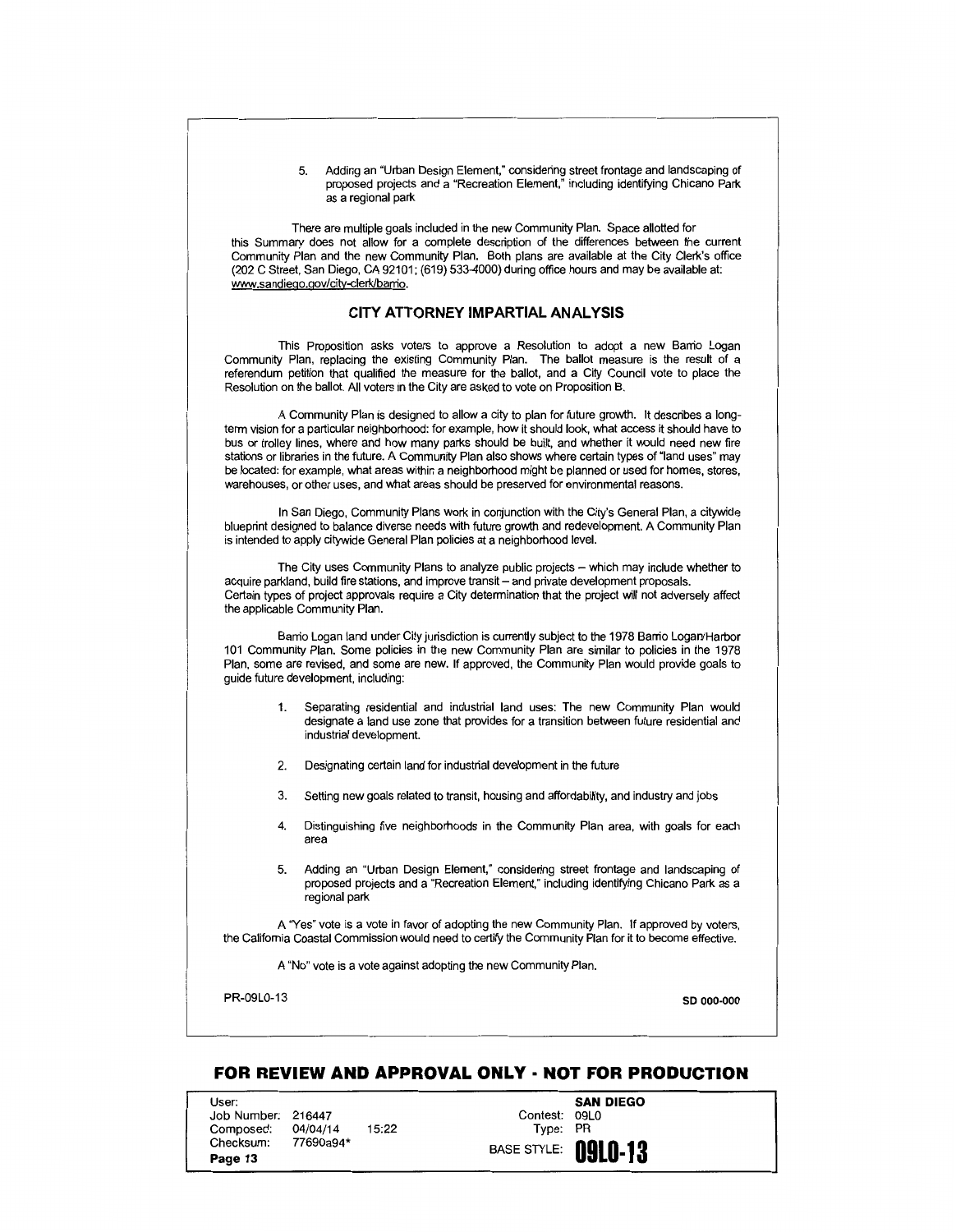### **FISCAL IMPACT ANALYSIS**

This measure allows approval of a Community Plan Update (Update) for the Barrio Logan Community Planning Area (Barrio Logan). The Update intends to stabilize Barrio Logan's development by eliminating incompatible land uses and encouraging increased density, transitoriented housing, commercial development, and employment opportunities. The measure's fiscal impact cannot be quantified, as the timing, nature, and amount of development and business activity attributable to the Update is difficult to accurately project.

The Update allows increased multifamily residential and commercial development, and reduces acreage zoned for industrial uses from 230 (most of which also permit commercial and residential uses) to 170 (zoned solely for industrial use). Existing developments on rezoned lots could remain and expand up to 20 percent, although significant expansion would require discretionary permits.

Full build-out of the Update would require construction of 34 City-funded infrastructure projects (including transportation facilities, parks, and a fire station) to support increased population and commercial uses. Those projects are estimated to cost \$85 million and would require ongoing operational expenditures, although all 34 projects may not be required should development not occur to the extent envisioned in the Update.

The Update increases developer fees in Barrio Logan from \$10,737 to \$11,986 per unit to help pay for those projects. Assuming full build-out, these fees are estimated to generate \$58 million, providing funding for 68% of required projects; historically, similar development fees have generated approximately 10% of infrastructure costs. Additional revenue sources for these projects will be required.

The extent and magnitude of development in Barrio Logan will ultimately be determined by private investment in the area. Development in the Update might not occur, or might occur only partially. Revenues to the City from fees and increased property and sales taxes resulting from increased development will depend on the nature of that development. As the amount of future development cannot be forecast with certainty, and different types of development require different services, it is difficult to project if new City revenues would exceed or fall short of the costs of providing those services.

Opponents of the Update have expressed concerns that the reduction in industrial zoned land and the potential for gradual elimination of conforming use property exemptions could result in businesses supporting the maritime industry moving out of the region. Opponents assert that this potential loss or relocation of supporting businesses could increase costs for the maritime industry (including the Navy), and adversely impact the City's economy and revenues. Information suggesting that the Update might significantly or detrimentally impact the City's economy or revenues is inconclusive. If approved, the overall fiscal impact of the Update will likely not be known for decades.

Should this Update be rejected by voters, no similar update could be adopted for 12 months. Should the City wish to develop a revised Update after that period, additional staff time and resources would be required, and reallocation of existing resources may delay completion of other Community Plan Updates.

PR-09L0-14 **so 000-000** 

### **FOR REVIEW AND APPROVAL ONLY· NOT FOR PRODUCTION**

User: Job Number: 216447 Composed: Checksum: **Page 14** 

04/08/14 ac50ee28\* 20:15

**SAN DIEGO**  Contest: 09LO Type: PR **BASE STYLE:** 0910-14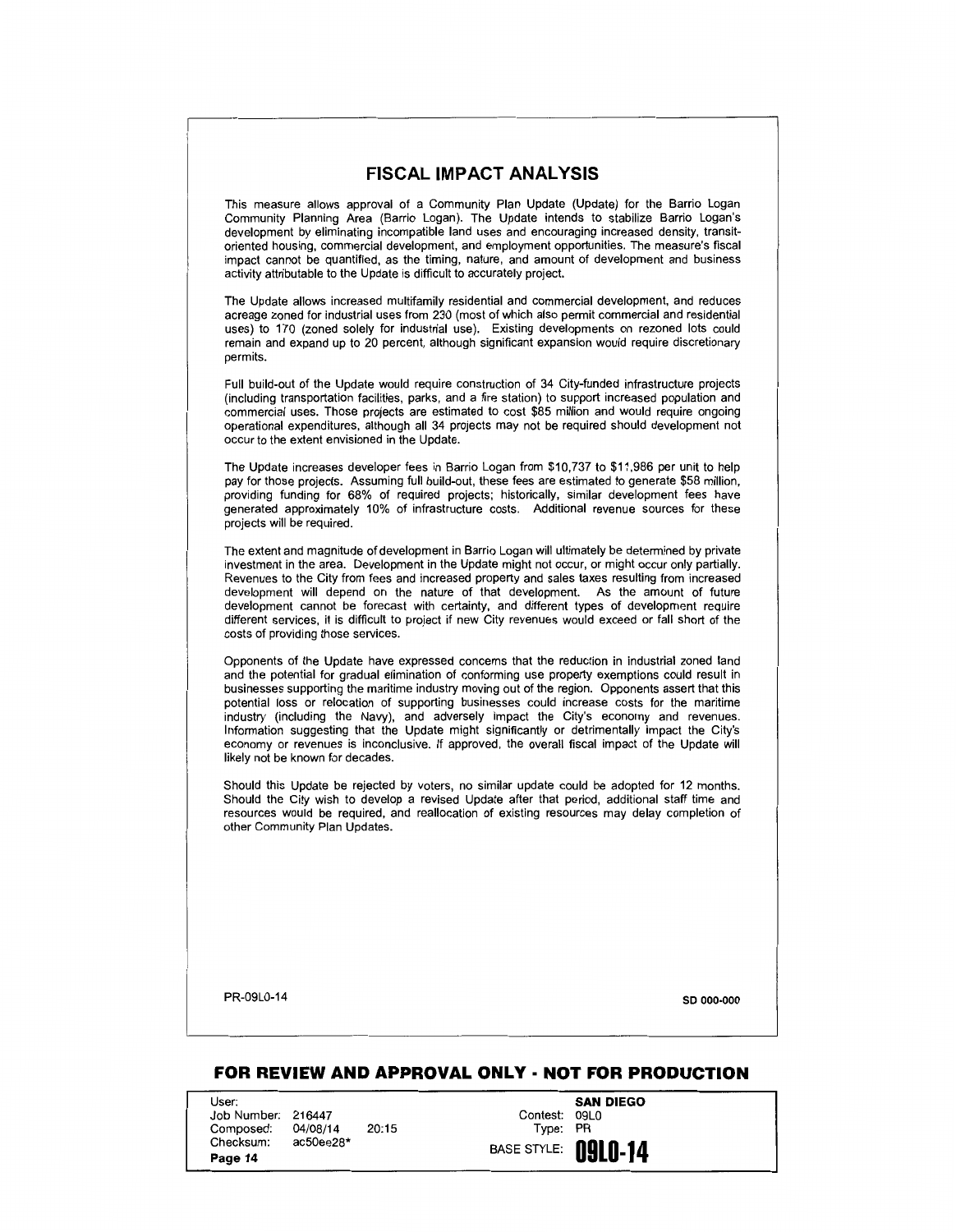### **ARGUMENT IN FAVOR OF PROPOSITION 8**

#### **Protect Our Children's Health**

Businesses that emit toxic fumes do not belong next door to our schools.

Shops that mold plastic or paint auto parts using cancer-causing chemicals do not belong next to playgrounds and homes.

YES ON B & C will require businesses that use toxic, flammable chemicals, carcinogens and pollutants to locate a safe distance from schools, playgrounds and homes.

**Dr. Martin Stein, Pediatrician:** "The State of California ranks Barrio Logan in the top 5% of California neighborhoods most burdened by pollution. Visits to Emergency Rooms due to childhood asthma are nearly triple the County average. Childhood exposure to these dangerous and cancer-causing chemicals can have devastating effects."

The Barrio Logan Community Plan was last updated in 1978. It allows auto repair shops, metal plating factories, and diesel truck traffic next to schools, playgrounds and homes.

For 10 years, residents and small business owners in Barrio Logan worked to develop a Community Plan that protects community residents and businesses. The plan is projected to add 5,000 jobs providing a huge economic boost. In 2013 the San Diego City Council overwhelmingly approved it.

**Mark Steele, Architect/Planner, Barrio Logan business and property owner:** "Our company is 30 years old with 15 employees. The Barrio Logan Community Plan Update involved the total community and is designed to make the neighborhood a healthy place for families to raise children and for ALL businesses to thrive. It's a balanced Plan that is fair to business and residents and should be upheld and implemented."

**YES ON B & C** enacts the Barrio Logan Community Plan developed by the community's families and small business owners.

**YES ON B & C** creates safe places for children and protects them from cancer-causing pollution, toxic gases, and diesel emissions.

For the children of Barrio Logan

#### **VOTE YES ON B & C**

MEL KATZ Former Chairman, San Diego Regional Chamber of Commerce

MARK STEELE President, M.W. Steele Group, Inc. TODD GLORIA City Council President

DAVID ALVAREZ<br>San Diego City Councilmember

MARTIN STEIN, MD **Pediatrician** 

PR-09L0-15

**so 000-000** 

### **FOR REVIEW AND APPROVAL ONLY· NOT FOR PRODUCTION**

User: Job Number: 216447 Composed: Checksum: **Page 15**  04/04/14 a16dd95c\* 15:22

**SAN DIEGO**  Contest: 09LO Type: PR BASE STYLE: **09L0-15**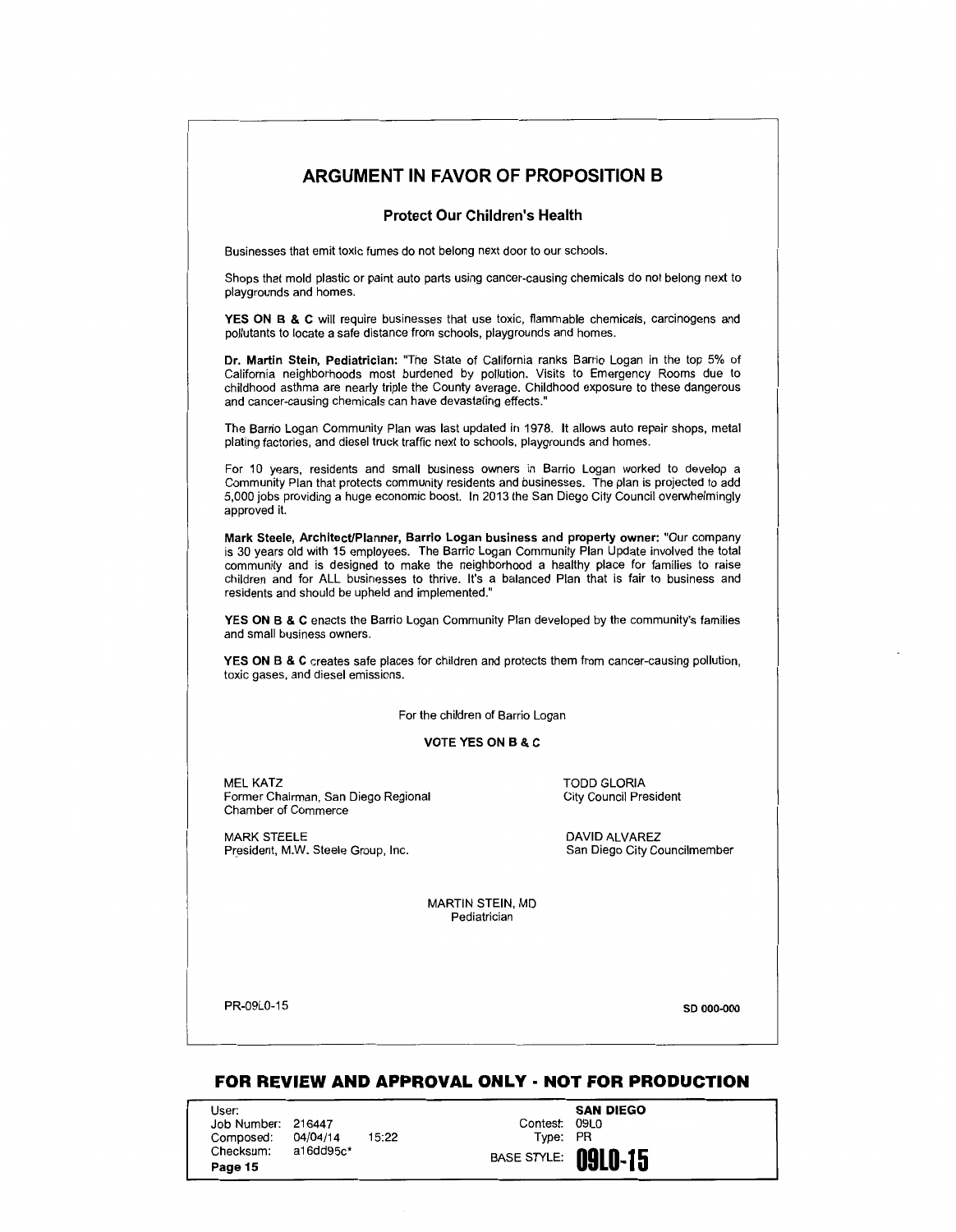

## **FOR REVIEW AND APPROVAL ONLY· NOT FOR PRODUCTION**

User: Job Number: 216447 Composed: Checksum: **Page 16**  04/04/14 78103dba\*

15:22

**SAN DIEGO**  Contest: Type: PR BASE STYLE: **09LD·18**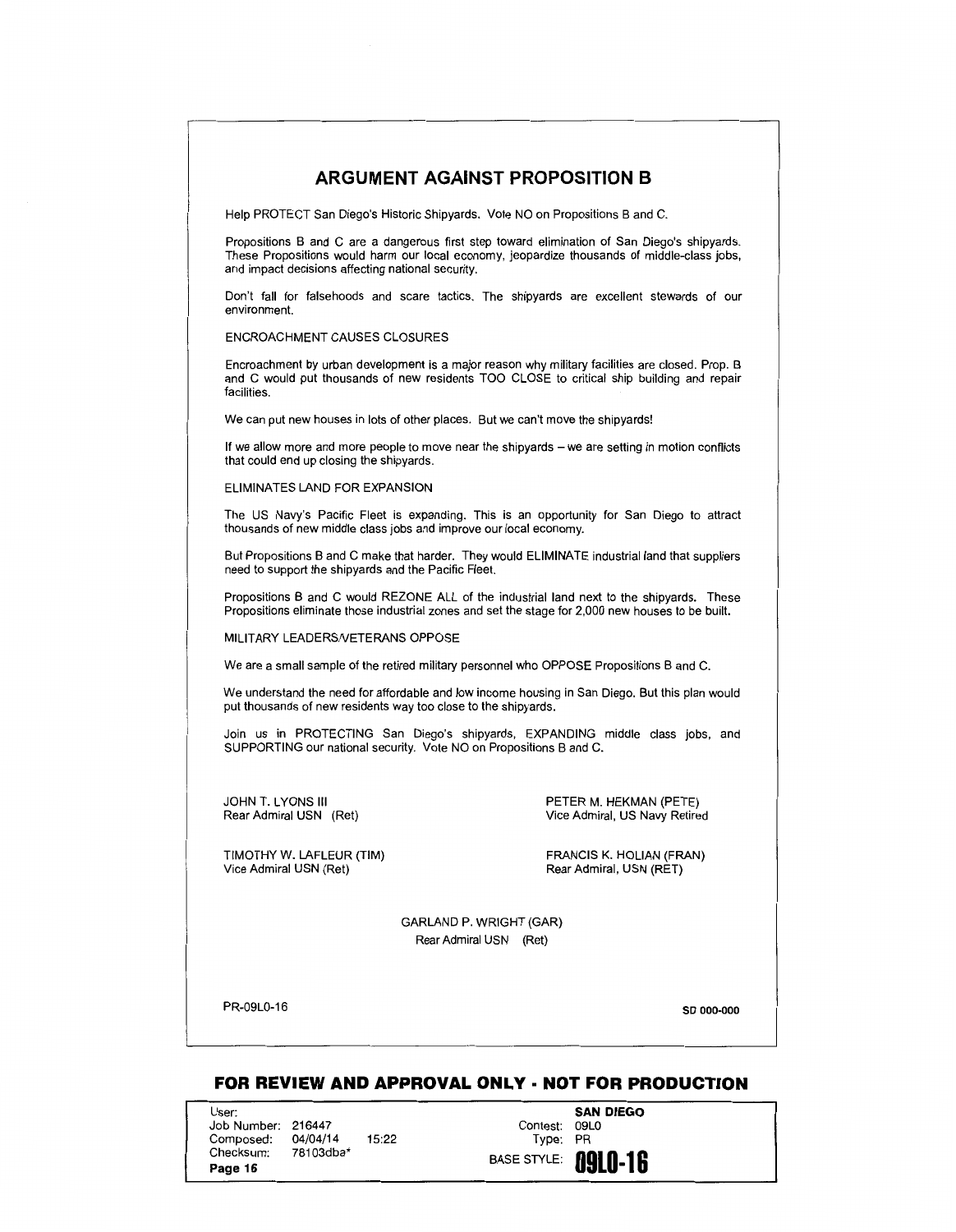### **CITY OF SAN DIEGO PROPOSITION 8**

#### RESOLUTION NUMBER R- 308445

DATE OF FINAL PASSAGE OCT 02 2013

A RESOLUTION APPROVING AN AMENDMENT TO THE BARRIO LOGAN COMMUNITY PLAN AND THE GENERAL PLAN AND TO THE LOCAL COASTAL PROGRAM AND IMPLEMENTATION PLAN TO EFFECT A COMPREHENSIVE UPDATE TO THE BARRIO LOGAN COMMUNITY PLAN.

WHEREAS, on SEP 17 2013 , the City Council of the City of San Diego held a public hearing for the purpose of considering amendments to the Barrio Logan Community Plan and General Plan and Local Coastal Program and Implementation Plan and other actions associated with the comprehensive update to the Barrio Logan Community Plan; and

WHEREAS, the current Barrio Logan Community Plan (Barrio Logan/Harbor 101) and Local Coastal Program was adopted in 1978; and

WHEREAS, over time, the Barrio Logan community has developed in a manner that has resulted in collocation of industrial, commercial, residential, and institutional uses; and

WHEREAS, this update to the Barrio Logan Community Plan seeks to address

incompatible land uses and historic environmental justice issues within the community of Barrio

Logan, including residential overcrowding, encroachment of industry into sensitive receptor

areas and vice versa, impacts of transportation infrastructure on the community, lack of sufficient

public amenities and services, and lack of community-serving retail services; and

WHEREAS, as part of the plan update, the 2008 General Plan will be amended because the Community Plan is part of the Land Use Element of the adopted General Plan; and

WHEREAS, the Planning Commission of the City of San Diego held a public hearing on July 11, 2013 to consider this amendment to the Barrio Logan Community Plan;

WHEREAS, the Planning Commission recommended certification of Environmental

Impact Report (Project No. 240982/SCH No. 2009091021) prepared as part of this project; and

PR-09L0-17 SD 000-000

### **FOR REVIEW AND APPROVAL ONLY· NOT FOR PRODUCTION**

User: Job Number: 216447 Composed: Checksum: **Page 17**  04/04/14 30c49e18\*

15:22

**SAN DIEGO**  Contest: 09LO Type: PR **BASE STYLE: 0910-17**